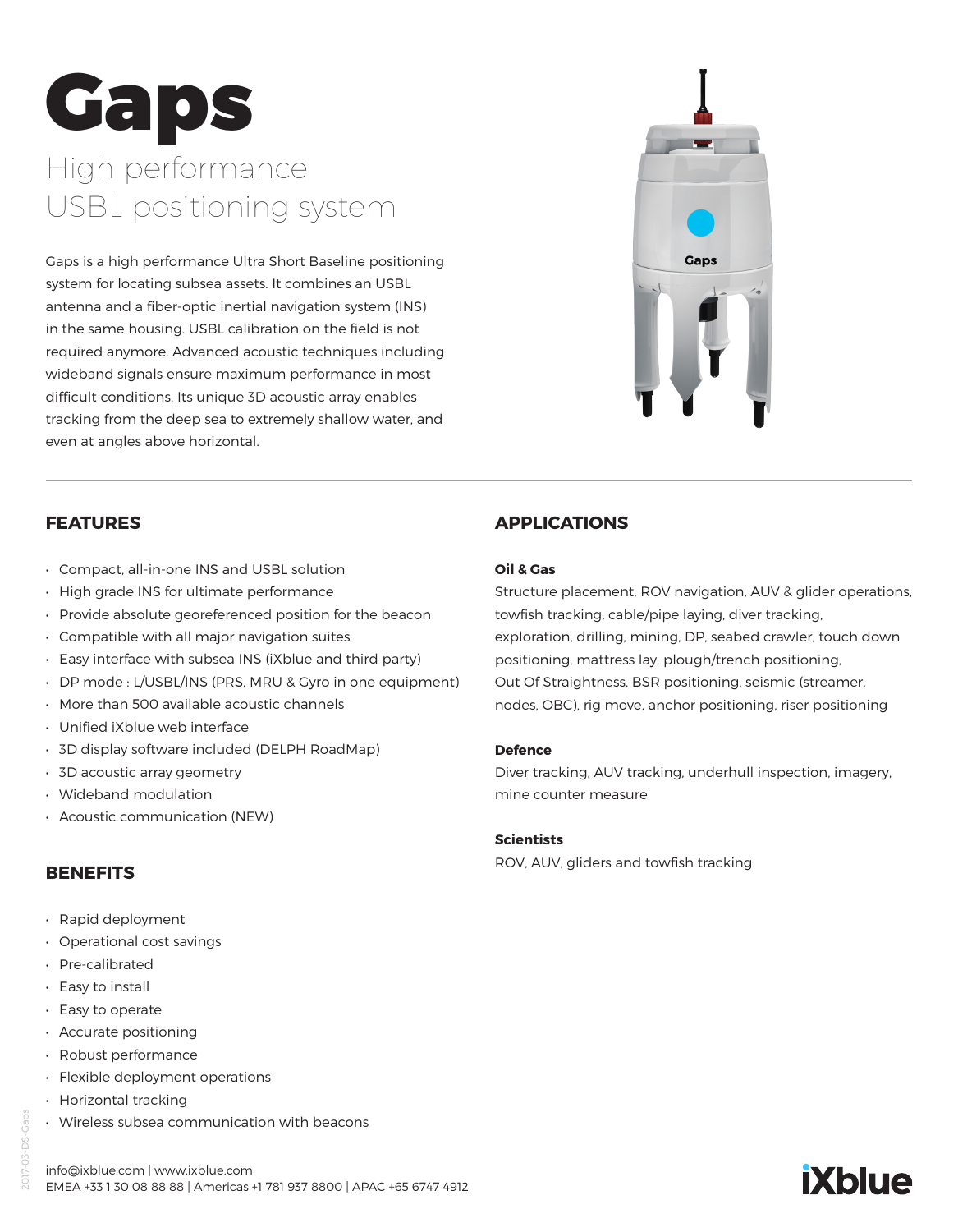## **GAPS TECHNICAL SPECIFICATIONS**

# **Positioning Accuracy (1)**

|                      | CEP50               |
|----------------------|---------------------|
| $^{(2)}$ SNR = 0 dB  | 0.53% x Slant range |
| $^{(2)}$ SNR = 10 dB | 0.17% x Slant range |
| $^{(2)}$ SNR = 20 dB | 0.06% x Slant range |

 $2 - 2 - 2$ 

## **Range / Bearing Accuracy (3)**

| <b>Range / Dearing Accuracy</b> | RMS / STD DEV / 1 sigma (68%)   |  |
|---------------------------------|---------------------------------|--|
| $SNR = 0 dB$                    | $0.02 \text{ m} / 0.30^{\circ}$ |  |
| $SNR = 10 dB$                   | $0.02 \text{ m} / 0.09^{\circ}$ |  |
| $SNR = 20 dB$                   | $0.02 \text{ m} / 0.03^{\circ}$ |  |

#### **Performance (4)**

| Operating range       | > 4000 m                                                    |
|-----------------------|-------------------------------------------------------------|
| Coverage              | 200 deg below acoustic array                                |
| Operating frequency   | 21.5 kHz to 30.5 kHz MFSK (chirp)                           |
| Position refresh rate | 1 to 15 s (depends on range) - 10 Hz with predictive filter |
| Nb of channels        | > 500                                                       |

# **Mechanical**

| Housing                   | Carbon fiber painted                                    |
|---------------------------|---------------------------------------------------------|
| Weight in air / water     | 16 kg / -7 kg (positive buoyancy)                       |
| Overal dimension $Hx\phi$ | 638 mm x 296 mm - min gate valve required: 300 mm / 12' |
| Depth rate                | 25 m standard / 100 m non destructive                   |

#### **Environments (5)**

| Operating and Storage temperatures | -5 °C / +35 °C -40 °C / +70 °C |
|------------------------------------|--------------------------------|
| <b>EMC</b>                         | 89 / 336 / EEC – EN 60945      |

#### **Interfaces**

| 100 to 240 VAC / 50~60Hz or 24/36 VDC - 30 W                                                |
|---------------------------------------------------------------------------------------------|
| Ethernet with WEB-based user interface                                                      |
| 4 Ethernet and 4 serial (232 / 422 / 485)                                                   |
| 1 PPS and 1 external trigger                                                                |
| 2 triggers                                                                                  |
| Delph RoadMap 3D display software provided -<br>Compatible with most of navigation software |
|                                                                                             |

(1) In vertical conditions. Including GPS error of 0.1 m. Sound velocity profile compensated. Transponder transmit level=191 dB ref μPa @ 1 m. Slant range of 1 000 m.

(2) SNR is input signal to noise ratio

(3) In vertical conditions. Responder mode.

(4) For a surface noise level below 67dB ref μPa/Transponder transmit level = 191dB ref μPa @ 1 m / vertical conditions. (5): NF X10-812

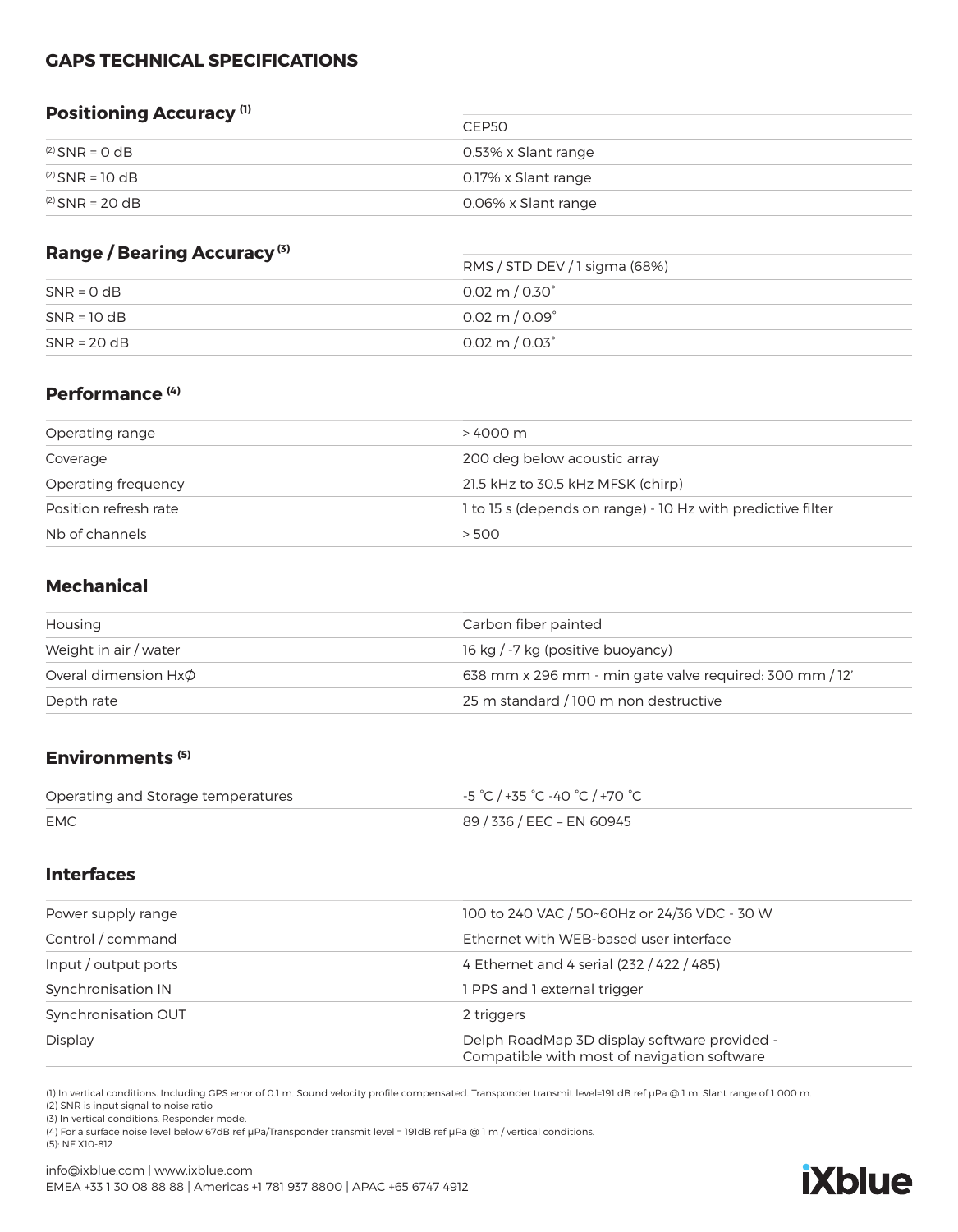# **Acoustic Communication (NEW)**

| Data link for AUVs and ROVs                             |                    |  |
|---------------------------------------------------------|--------------------|--|
| Simultaneous positioning and communication              |                    |  |
| Half-duplex (Gaps head to beacon / beacon to Gaps head) |                    |  |
| Data rate                                               | 500 bits/s (burst) |  |
| Doppler                                                 | $+/-$ 6 knots      |  |
|                                                         |                    |  |

# **GAPS BOX TECHNICAL SPECIFICATIONS**

| Dimensions                         | 233 mm x 330 mm x 94 mm      |
|------------------------------------|------------------------------|
| Weight                             | 4.6 ka                       |
| Operating and Storage temperatures | -5°C to +50°C -40°C to +80°C |

# **INERTIAL NAVIGATION SYSTEM SPECIFICATIONS**

## **Performance (1)**

| Position accuracy with GPS                  | Three times better than GPS accuracy |
|---------------------------------------------|--------------------------------------|
| No aiding for 2 min $/5$ min                | 3 m / 20 m (CEP50)                   |
| Pure inertial mode                          | $0.6$ nm $/$ hour (CEP50)            |
| Heading accuracy                            | 0.01 deg secant latitude RMS         |
| Roll and pitch dynamic accuracy (no aiding) | 0.01 deg RMS                         |
| Heave accuracy (Smart Heave) <sup>(2)</sup> | 2.5 cm or 2.5 % RMS                  |

(1) Secant latitude = 1 / cosine latitude (2) Whichever is greater for periods up to 30 seconds. Smart heave is delayed by 100 s fixed value. Real-time heave accuracy is 5 cm or 5% whichever is greater.